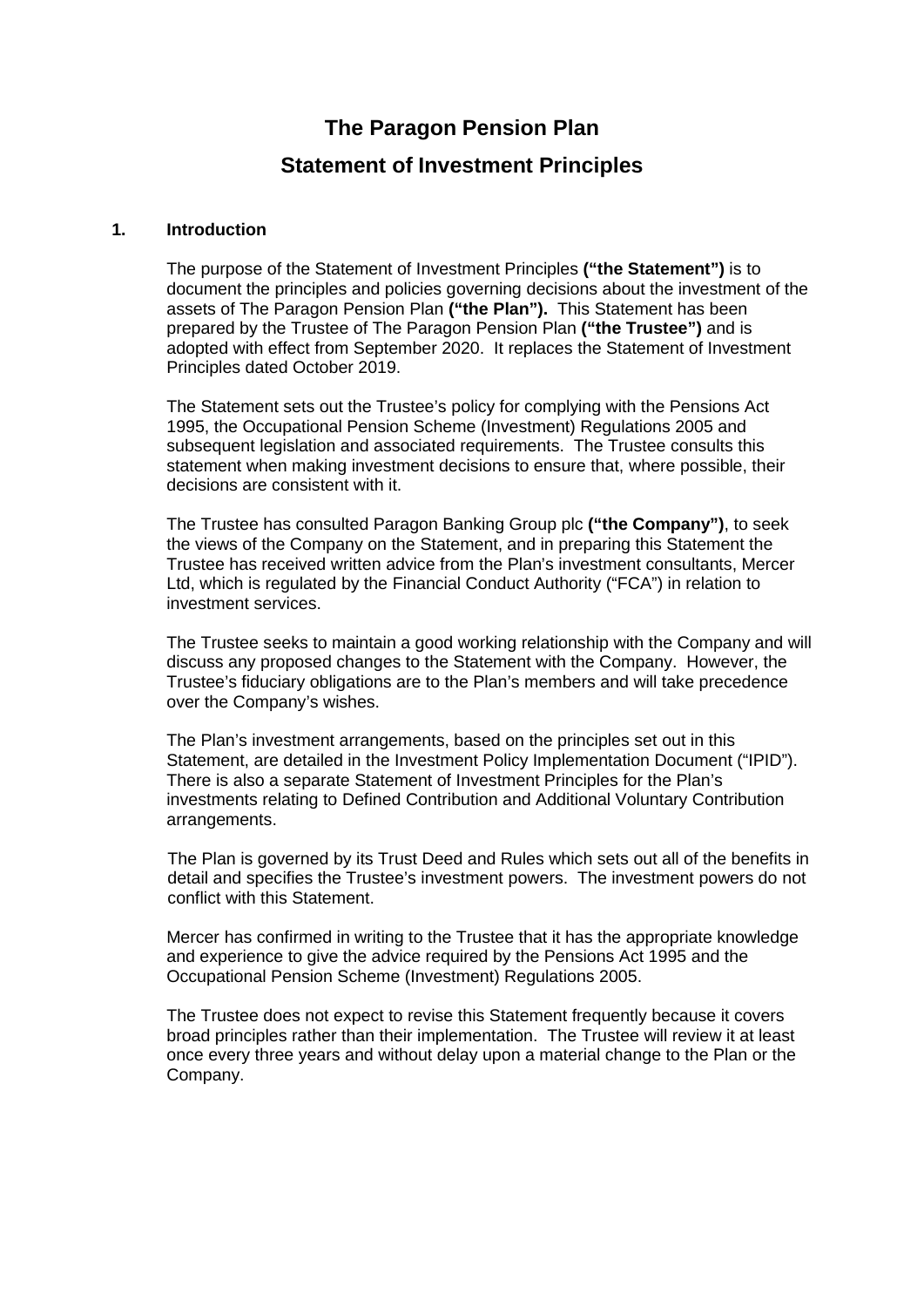# **2. Decision Making Structure**

- 2.1 Overall investment policy falls into two parts:
	- a) The *strategic management* of the assets is fundamentally the responsibility of the Trustee, acting on expert advice, and is driven by the investment objectives as set out below. The Trustee reviews the investment policy on a regular basis, although it is not expected to change frequently. Details are set out in Sections 3 and 4.
	- b) The *implementation* of the investment policy occurs through the day to day management of the assets which is largely delegated to the Trustee's selected investment managers **("the Managers")**. Details are outlined in Section 5 with full details in the IPID which the Trustee reviews annually or when required.

# **3. Strategic Management**

### 3.1 Process for Choosing Investments

The Trustee has considered its investment and funding objectives together and in light of the strength of the Company covenant to ensure that all three are compatible and supportable. The Trustee has then constructed a portfolio of investments consistent with these objectives and which it hopes will deliver the maximum level of return (net of all costs) for the level of risk taken on (taking into account limitations on the overall complexity of arrangements appropriate to the size of assets under management).

The Trustee takes into account what it believes to be financially material considerations over an appropriate time horizon, which will include risk and return expectations as well as Environmental, Social and Governance ("ESG") issues where these are considered to have a material impact on income, value or volatility of an investment held or the overall portfolio of investments held by the Plan. Specific considerations are detailed throughout this Statement.

In considering the appropriate investments for the Plan the Trustee has obtained and considered the written advice of Mercer Ltd, whom the Trustee believes to be suitably qualified to provide such advice. The advice received and arrangements implemented are, in the Trustee's opinion, consistent with the requirements of Section 36 of the Pensions Act 1995 (as amended).

### 3.2 Investment Objectives

The objectives set out here, and the risks and other factors referenced, are those that the Trustee determines to be financially material considerations relating to the Plan.

To guide the Trustee in its strategic management of the assets and control of the various risks to which the Plan is exposed, the Trustee has considered its objectives and adopted the following:

- The Trustee's overall investment policy is guided by an objective of achieving, over the long term, a return on the investments that is consistent with the contribution framework agreed with the Company to eliminate the ongoing (i.e. Technical Provisions "TP") funding deficit by 31 July 2025, to ensure that it can meet its obligations to the beneficiaries of the Plan.
- To operate funding and investment strategies in a coordinated approach. Variation in the funding position (in particular improvements) may be reflected in the level of risk in the investment strategy.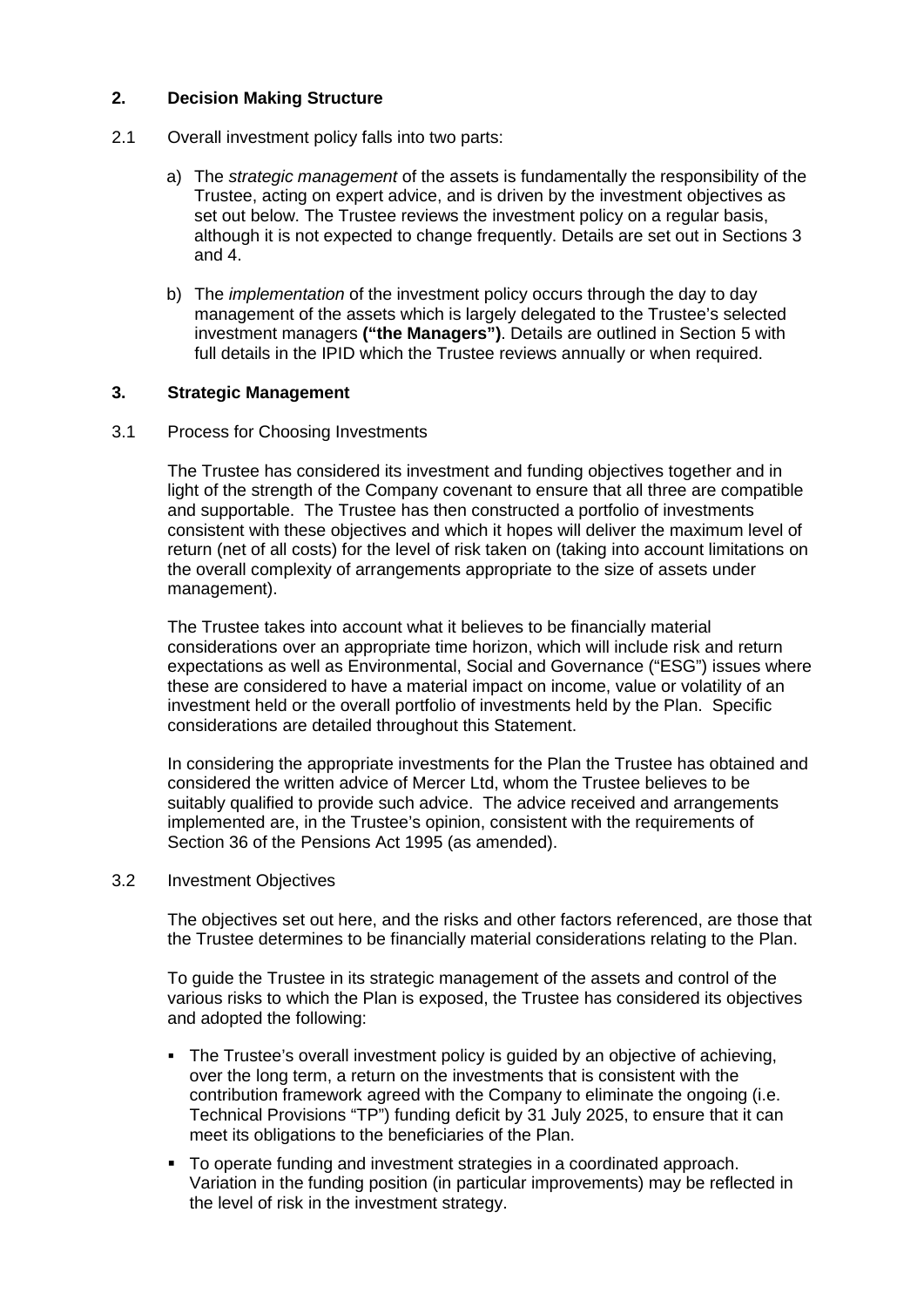The Trustee appreciates that the Company wishes to avoid significant volatility in their contribution rate, but some volatility will be tolerated if it is deemed necessary in the achievement of other objectives.

The Trustee regards the likelihood of failing to meet the objectives above as a major risk. The Trustee's policy for measuring and managing risk is outlined below.

Given the nature of the liabilities, the investment time horizon of the Plan is potentially very long-term, i.e. several decades. However, any future opportunities to transfer liabilities (fully or partially) to an insurance company (e.g. through the purchase of bulk annuities with an insurance company) may shorten the Plan's investment horizon significantly.

#### 3.3 Investment Risk Measurement and Management

There are various risks to which any pension plan is exposed, which the Trustee believes may be financially material to the Plan.

Overall, the Trustee primarily measures and manages investment risk through review and implementation of the Plan's investment strategy (outlined in Section 3.4 and in the Plan's IPID). The Trustee reviews the appropriateness of this strategy on a regular basis.

The primary investment risk faced by the Plan is a deterioration in the value of assets relative to the value of the liabilities, as assessed on the Trustee's funding basis, beyond the level that the Company is comfortable rectifying through additional payments. This has therefore been the Trustee's primary focus when setting investment strategy.

Key strategic investment risks that impact on the above primary risk are as follows:

Interest rate risk - the risk that the assets do not move in line with the value placed on the Plan's liabilities in response to changes in interest rates.

Inflation risk - similar to interest rate risk but concerning inflation.

Credit risk - the risk that one party to a financial instrument will cause a financial loss to the Plan by failing to discharge an obligation.

Currency risk - the risk that the value of the overseas assets changes relative to the Sterling based liabilities due to exchange rate fluctuations.

Equity market risk - the risk that equity values fluctuate.

Liquidity Risk - the ease with which assets are marketable and realisable.

Considerations specific to Environmental, Social and Governance issues are addressed in Section 6.

The Trustee recognises that whilst increasing risk increases potential returns over the longer term, it also increases the risk of a shortfall in returns relative to that required to cover the Plan's liabilities as well as producing more short-term volatility in the Plan's funding position.

To manage investment risks the Trustee has established an investment policy designed to reduce risk, without damaging the Plan's long term return prospects, using asset-liability modelling conducted by its professional advisors, which measures the contribution of different risk factors to overall Value at Risk ("VaR").

In particular:

 To control interest rate and inflation risk the Trustee has developed a Liability Driven Investment ("LDI") framework which seeks to reduce the mismatch between the sensitivity of the assets and the liabilities to changes in interest rates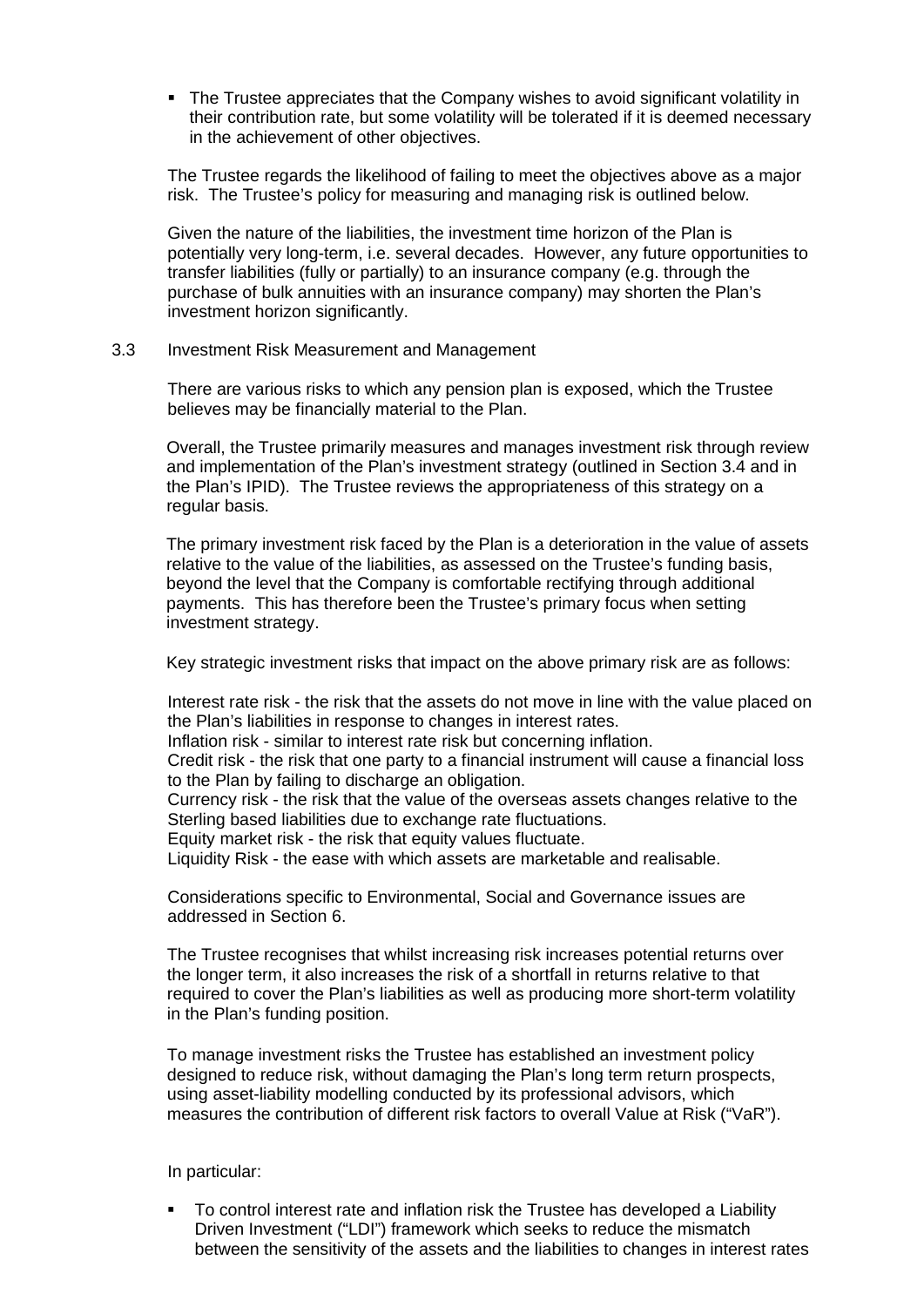and inflation. The Trustee is currently in the process of implementing revisions to the LDI portfolio. Upon completion of the revisions, the LDI portfolio is expected to hedge broadly half of interest rate and inflation risk, relative to liabilities on a gilts + 0.6% p.a. basis (based on point in time modelling analysis that is refreshed periodically). The Trustee recognises that the target LDI portfolio will not produce a perfect match for the liability values.

- The Plan's LDI portfolio is invested on a pooled fund basis. However, the underlying investments include derivative exposures that introduce other specific risks that are additional to the risks presented from investing in the equivalent physical asset. These include:
	- basis risk (the risk that the derivative invested in does not perfectly match the physical asset that the derivative has replaced);
	- roll risk (the risk that the terms available when the derivative is taken out are not available when the contract expires and is replaced);
	- recapitalisation risk (the risk that adverse price movements require payment of capital in order to maintain the position);
	- collateral and counterparty risk (the risk that the party with whom the LDI manager has contracted defaults and that any collateral is insufficient to make good any resulting loss);

These risks are mitigated through the specific arrangements that are implemented so that the likelihood of the risks materialising is low and/or the impact of them is low.

- **Credit risk is managed via the strategic allocation and investing in pooled fund(s)** with diversified holdings of bonds that are predominantly of investment grade quality.
- Currency risk is managed through the total allocation to overseas markets and consideration of currency hedging.
- Equity market risk is managed via the strategic allocation and by holding a diversified portfolio of companies globally by stock, sector and market region. Overseas currency risk resulting from equity investment is partially hedged back into Sterling.
- Regarding liquidity risk, the Trustee believes that the majority of the Plan's investments are realisable at short notice in most prevailing market conditions.

The Trustee also recognises the following risks and takes the following steps to manage risk:

- The risk of the Plan winding up with insufficient assets to secure accrued liabilities in full with an insurance company.
- Risks that may arise from the lack of diversification of investments. Subject to managing the risk from a mismatch of assets and liabilities, the Trustee aims to ensure the asset allocation policy in place results in an adequately diversified portfolio. Due to the size of the Plan's assets and recognising the need to diversify, investment exposure is obtained via pooled vehicles.
- The risk that the day-to-day management of the assets will not achieve the rate of return expected by the Trustee. As well as having exposure to the market risks outlined above, the Trustee recognises that the use of active management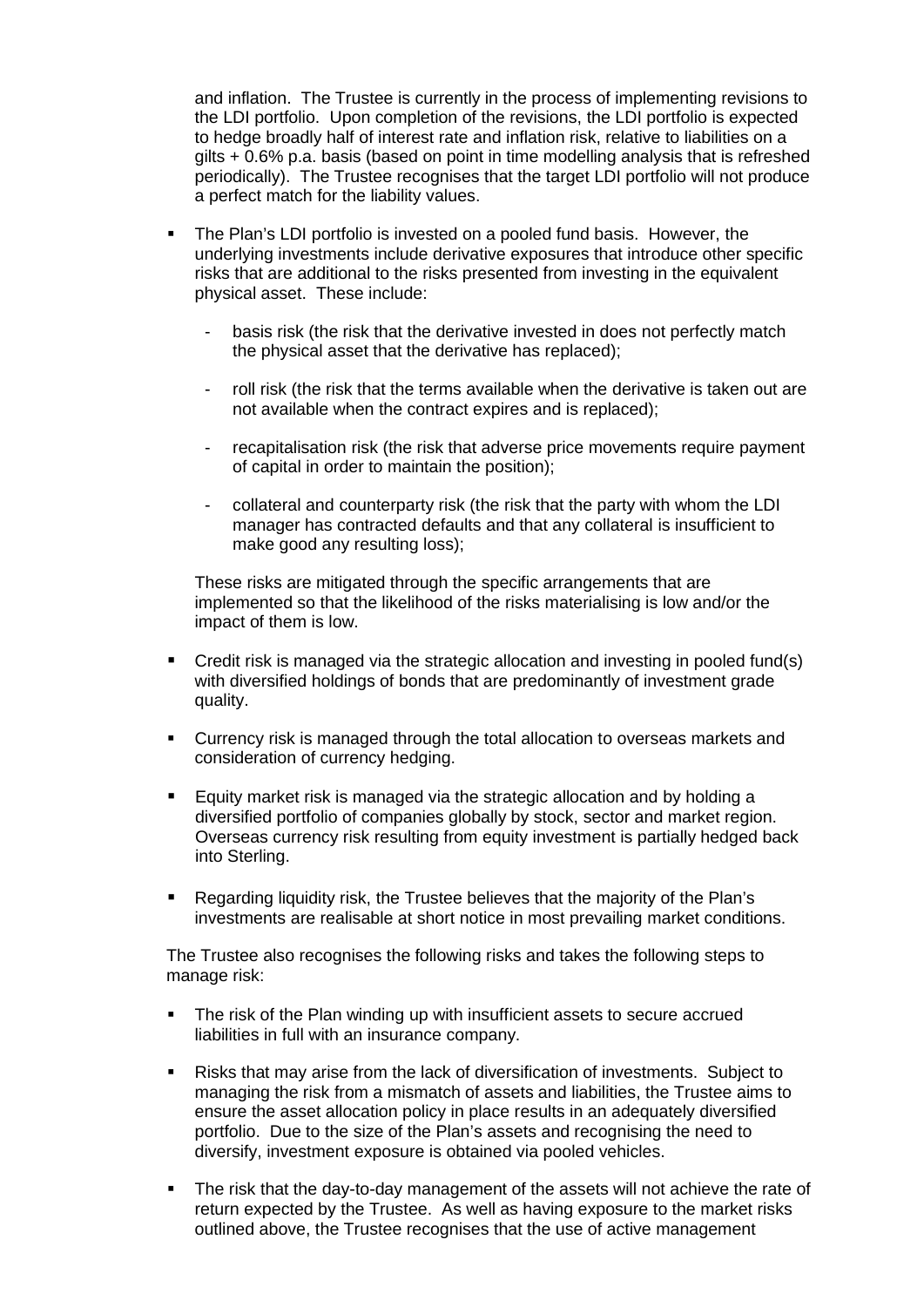involves such a risk. The Trustee believes that this risk is outweighed by the potential gains from successful active management.

- The documents governing the manager appointments include a number of guidelines which, among other things, are designed to ensure that only suitable investments are held by the Plan.
- Arrangements are in place to monitor the Plan's investments to help the Trustee check that nothing has occurred that would bring into question the continuing suitability of the current investments. The Trustee meets periodically with the Plan's active managers and receives regular reports from all the investment managers and Mercer.
- Across all of the Plan's investments, the Trustee is aware of the potential for regulatory and political risks. Regulatory risk arises from investing in a market environment where the regulatory regime may change. This may be compounded by political risk in those environments subject to unstable regimes. The Trustee will consider these risks when setting its investment strategy.
- The Trustee's willingness to take on investment risk is dependent on the continuing financial strength of the Company and its willingness to contribute to the Plan. The strength of the Company and its perceived commitment to the Plan is monitored by the Trustee and risk will be reviewed if either of these deteriorates.
- The degree of investment risk the Trustee is willing to take also depends on other circumstances, including the financial health of the Plan, the Plan's liability profile and any change to the investment time horizon (for example, in the event of the Plan winding up). The Trustee will monitor these with a view to altering the investment objectives, risk tolerance and/or return target should there be a significant change in these factors.

### 3.4 Investment Strategy and Expected Return

The Trustee has agreed, based on expert advice, a revised investment strategy that is consistent with the Trustee's funding and investment objectives.

The Trustee is in the process of implementing the revised investment strategy. The agreed strategy is outlined in the table below with full details set out in the IPID.

| Asset Class                              | Strategic Guide<br>(%) |
|------------------------------------------|------------------------|
| Equities                                 | 32.0                   |
| Diversified Growth                       | 12.5                   |
| Property                                 | 7.5                    |
| Mulit-Asset Credit                       | 12.0                   |
| Absolute Return Bonds                    | 4.0                    |
| Buy & Maintain Credit                    | 8.0                    |
| Liability Driven Investments<br>("LDI")* | 24.0                   |
| Total                                    | 100.0                  |

\*LDI may include physical gilt and index-linked gilt holdings, as well as partially funded exposure to changes in interest rates and inflation through pooled vehicles with underlying exposure to derivative contracts including interest rate and inflation swaps, total return swaps and gilt repo. It may also include cash.

The Trustee expects to generate a return, over the long term, at least in line with that of the actuarial assumptions under which the Plan's funding has been agreed. It is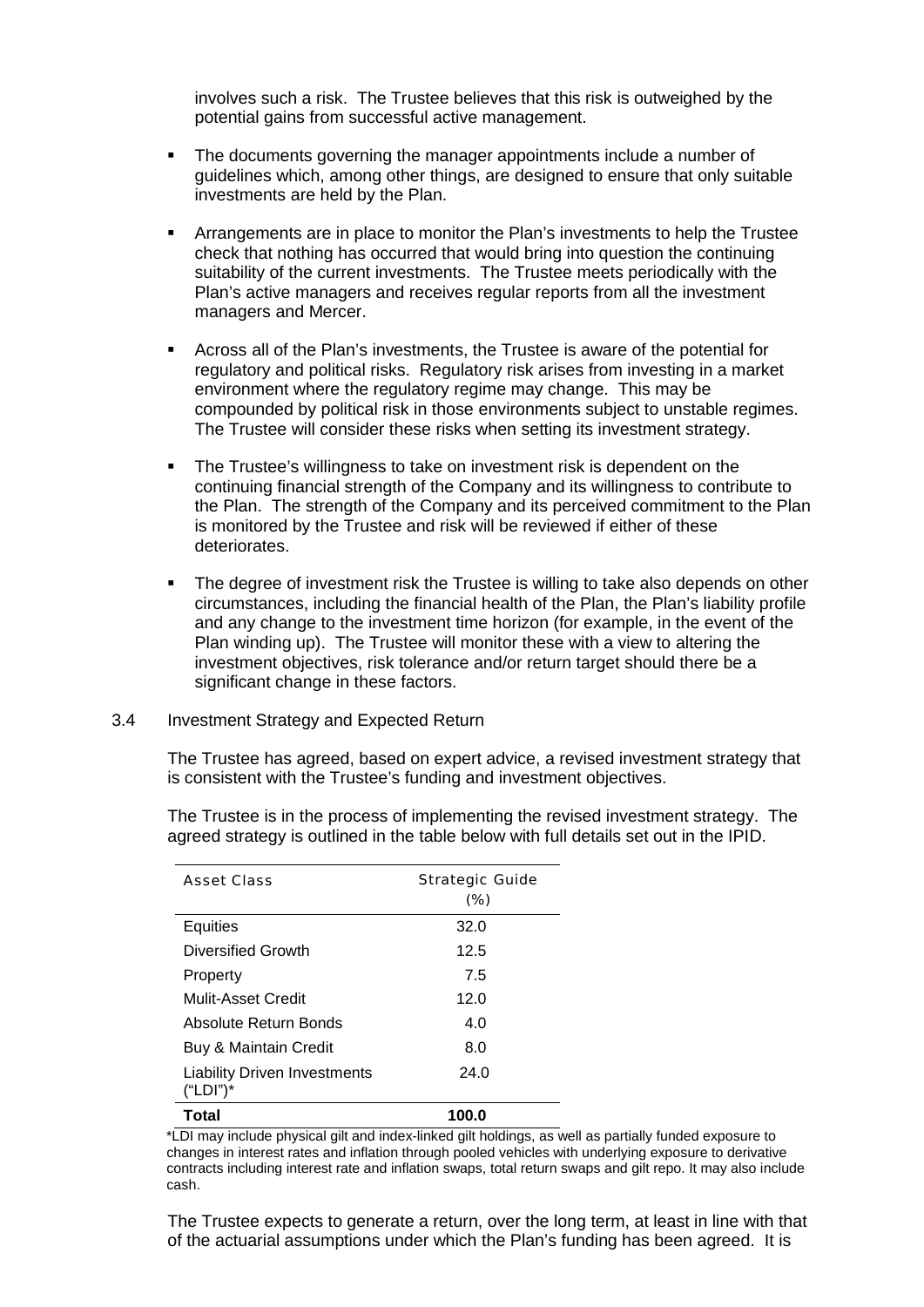recognised that over the short term performance may deviate significantly from the long term target.

The investment strategy is reviewed regularly by the Trustee to ensure that it remains appropriate for meeting the objectives set out in 3.2 and for controlling the risks identified in 3.3.

# 3.5 Pension Funding Partnership ("PFP")

 The Trustee also has a holding in a PFP arrangement. This is not considered to form part of the Plan's formal investment strategy due to the unique structure and illiquid nature of the asset. The value of the PFP is, however, included in the overall value of the assets when assessing the funding level including on a Technical Provisions basis. As such, the PFP provides additional security to the Plan's financial status and this factor is considered by the Trustee when assessing the overall level of investment risk that is deemed acceptable. Further details are set out in the IPID.

#### 3.6 Consultation with the Participating Employer

As required by the Pensions Act 1995 and as a matter of good practice, the Trustee has consulted with the Company concerning the Plan's investment arrangements set out above.

### **4. Asset Allocation Strategy**

### 4.1 Main Assets

The Trustee regards the choice of asset allocation policy as the decision which has most influence on the likelihood that they will achieve their investment objectives. In deciding the asset allocation strategy, the Trustee has taken advice from Mercer and has made decisions in consultation with the Company.

The Trustee monitors the continued appropriateness of the strategy on an ongoing basis with the help of its advisors. However, the strategy will be reviewed in depth after each triennial actuarial valuation, though if there is a significant change in the capital markets, the circumstances of the Plan and/or the Company, or governing legislation between valuations, then an earlier review will be conducted.

The overall investment strategy and manager structure is outlined in Schedule B of the Plan's IPID. In addition, the Trustee's policy is to endeavour to secure the safety of the Plan's assets from a custody perspective. Custodial arrangements are outsourced to the preferred custodian of the Managers.

### 4.2 Selection, Retention and Realisation of Investments, Rebalancing Policy and Cashflow Policy

The selection, retention and realisation of assets is carried out in a way consistent with maintaining the Plan's overall strategic allocation and consistent with the overall principles set out in this Statement.

In order to maintain the strategic asset allocation policy, the Trustee has established a formal rebalancing mechanism which is implemented by the Managers. More details are provided in Schedule C of the IPID.

In general, the Managers have discretion in the timing of realisations of investments and in considerations relating to the liquidity of those investments, subject to the relevant appointment documentation and pooled fund prospectuses, but would be responsible for generating any cash required for benefit outgo and other expenditure on the instruction of the Trustee.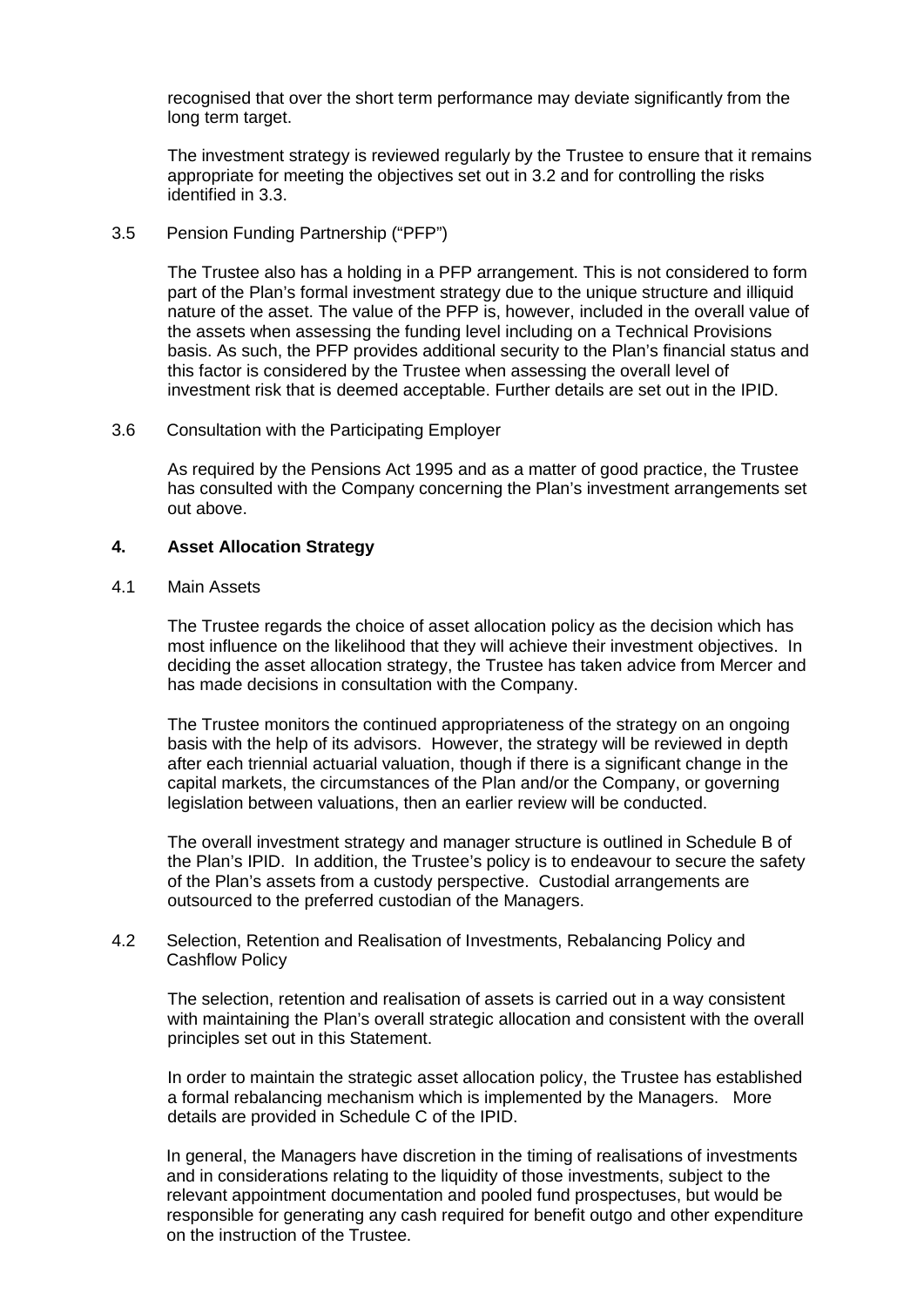The current cashflow policy for new contributions and disinvestments is provided in Schedule C of the IPID.

# **5. Investment Management Structure and Portfolio Construction**

# 5.1 Investment Managers

The Trustee delegates the day-to-day management of the assets, including selection, retention and realisation, to a number of investment managers across a range of mandates. The Trustee has taken steps to satisfy itself that the managers have the appropriate knowledge and experience for managing the Plan's investments and that they are carrying out their work competently.

The Trustee has determined, based on expert advice, a benchmark mix of asset types and ranges within which each appointed investment manager may operate. The Trustee regularly reviews the continuing suitability of the Plan's investments, including the appointed managers. It does so via regular reports and presentations from the appointed managers with the assistance of the Plan's appointed investment advisor. Any adjustment would be done with the aim of ensuring consistency with this Statement.

Details of the appointed managers and their mandates are outlined in the IPID.

The Trustee is satisfied that the spread of assets by type and the Managers' policies on investing in individual securities within each type should provide adequate diversification of investments.

Section 8 of this Statement sets out how the Trustee incentivises investment managers, where applicable, to operate in line with the Trustee's objectives.

5.2 Portfolio Construction

The Trustee has adopted the following control framework in structuring the Plan's investments:

 There is a role for both **active and passive management**. Passive management involves employing investment managers to track the return of a chosen benchmark appropriate to the asset class held. Active management involves employing investment managers who aim to outperform a benchmark but with the risk that they will underperform. By employing both, the Trustee aims to take advantage of active management where it believes it is likely to lead to outperformance net of fees, while using passive management in other areas or alongside active management to control overall manager risk and to manage overall fee levels.

Upon completion of the Plan's revised investment strategy, approximately 36% of the Plan's total assets will be managed actively across a number of alternative asset and bond mandates. The remaining 64% will be invested in a combination of passive equities, a Plan specific LDI portfolio and a "Buy and Maintain" credit mandate.

- The Trustee recognises that active management gives rise to active risk, examples of which are:
	- Active management within an asset category, defined as holding a combination of securities that differs from the asset class benchmark.
	- Active management across asset categories, which arises when the combination of asset categories held differs from that of the benchmark.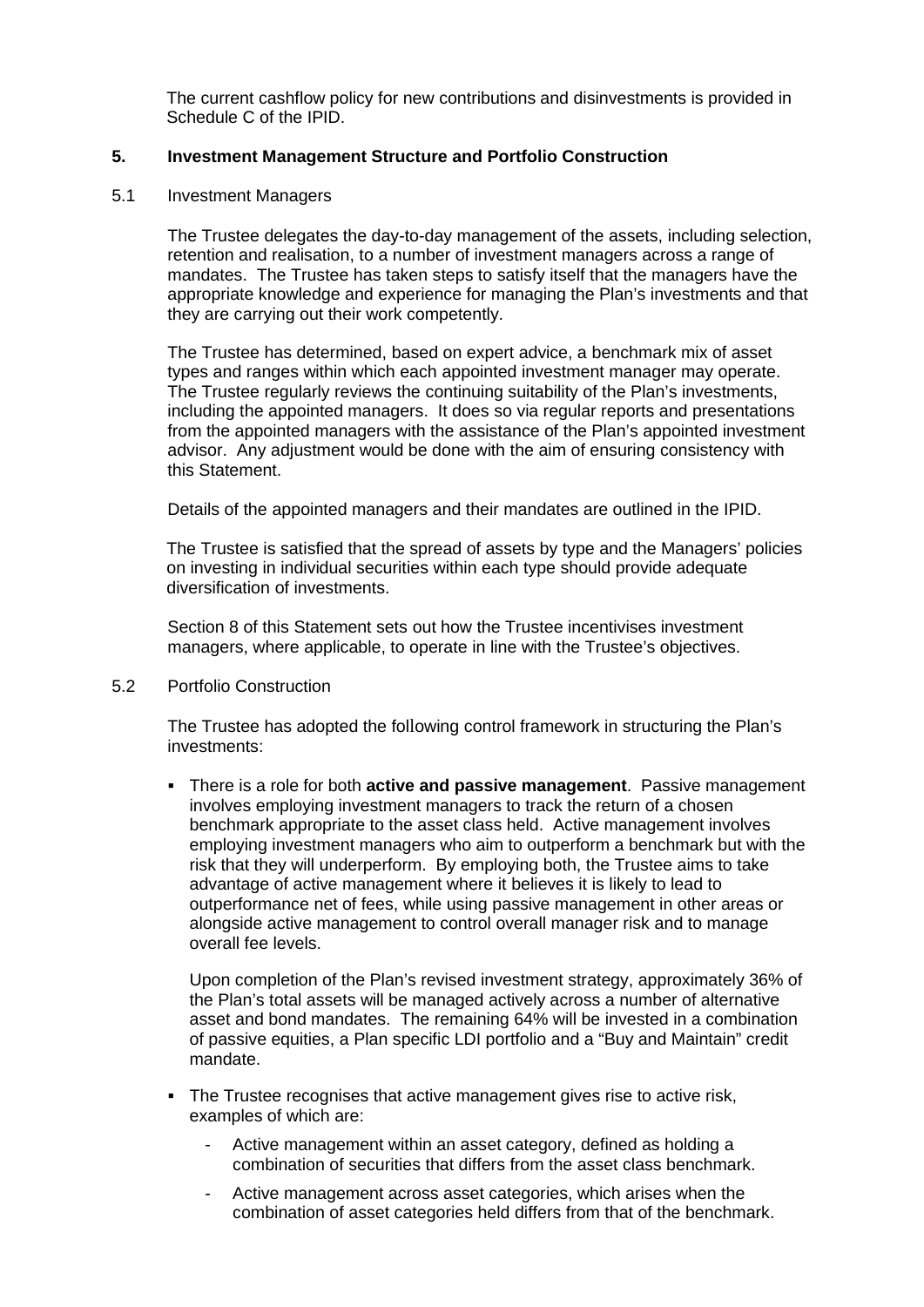- Skill-based investment strategies, e.g. market-neutral and arbitrage strategies, which are usually largely made up of active risk.
- Manager selection risk arises due to the potential for selecting an active manager that underperforms its benchmark on a net of management and transaction fees basis.
- To help **diversify** manager specific risk, more than one manager has been appointed.
- At the total Plan level and within individual manager appointments investments should be **broadly diversified** to ensure there is not a concentration of investment with any one issuer. This restriction does not apply to investment in UK Government debt.
- As noted in Section 3.3, due to the size of the Plan's assets and recognising the need to diversify, investment exposure is obtained via **pooled vehicles**.
- **Specialist managers** are preferred over generalists because of the potential to access a higher level of expertise.
- The amount invested in **highly concentrated portfolios** will take into account the level of risk this represents. In any event concentrated investments are expected to form an insignificant or small proportion of total Plan assets.
- The Trustee recognises that there is **liquidity risk** in holding assets that are not readily marketable and realisable. Given the long-term investment horizon of the Plan, it believes that a degree of liquidity risk is acceptable because it expects to be rewarded for assuming it.
- **Investment in derivatives** is permitted either directly or within pooled funds as long as they contribute to a reduction in risk or facilitate efficient portfolio management (including the reduction of cost or the generation of additional capital or income with an acceptable level of risk).
- Investment may be made in securities that are not traded on **regulated markets**. The Trustee recognises the associated risks of these investments, in particular liquidity risk, and will consider its tolerance to these risks in setting a strategic allocation to such securities.
- The Trustee will not invest directly in the **Employer** or associated companies, but acknowledges that indirect investment is possible as a result of the investment policies of the Plan's pooled investment managers. The Trustee will invest in such a way that indirect exposure will not exceed 5% of total assets.
- No investment is permitted by an appointed investment manager in the securities issued by the relevant **manager's company or any affiliated companies** (other than any such securities held within a pooled fund in which the Trustee invests).
- **Direct borrowing** (such as the use of an overdraft facility) is not permitted except to cover short term liquidity requirements. The use of **borrowing within pooled funds** is reviewed by the Trustee as part of the onboarding process for new investments.
- The safe **custody** of the Plan's assets is delegated to professional custodians (either directly or via the use of pooled vehicles).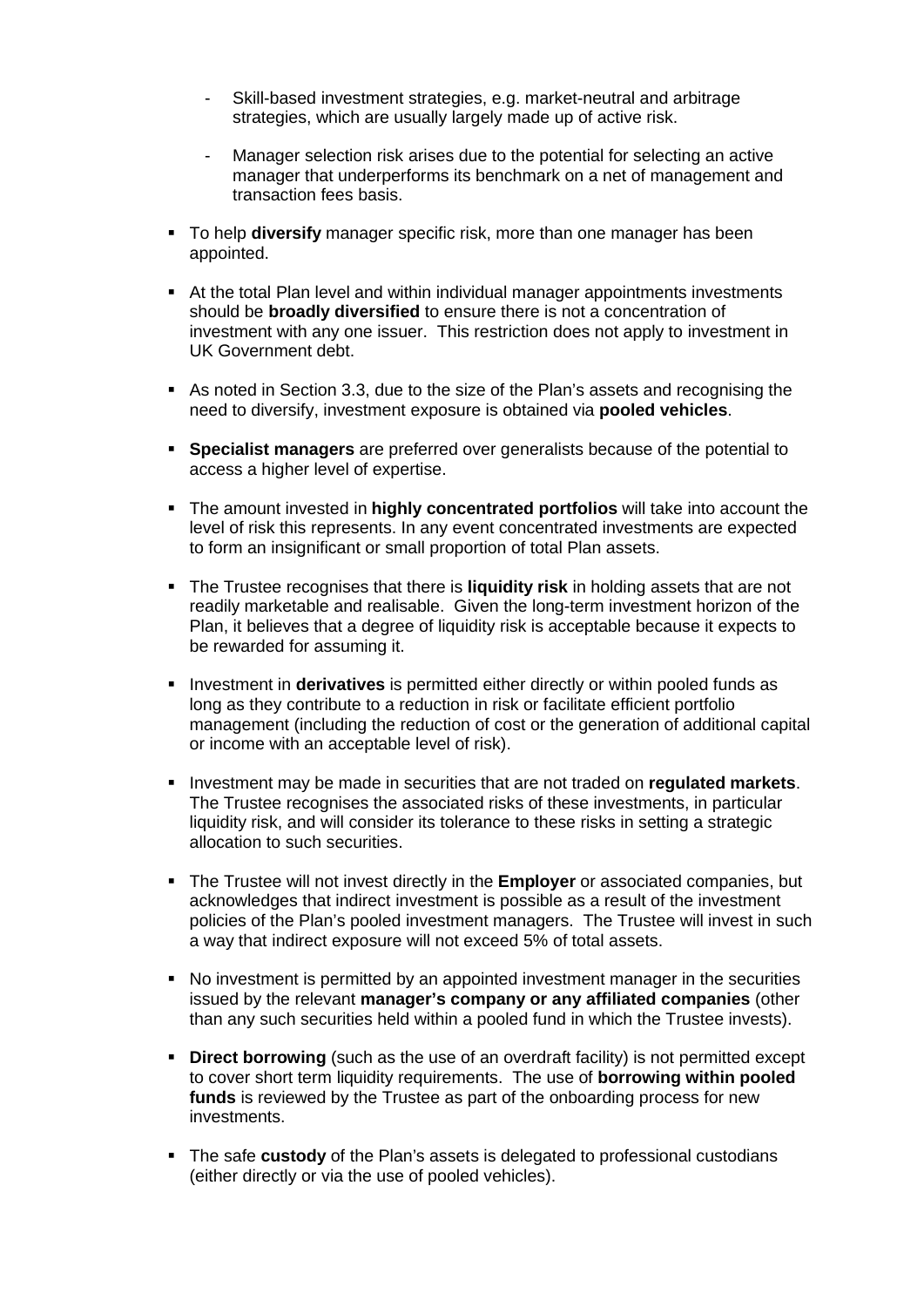### 5.3 Manager Selection

The Trustee's process for appointing managers is as follows:

- 1) Identify the mandate to be awarded including benchmark and outperformance target.
- 2) Review the consultant's recommendations, including where possible:
	- a) detailed description of organisation, relevant individuals, investment process (including integration of ESG considerations);
	- b) past performance of representative portfolios against benchmark;
	- c) screening of portfolio structure against benchmark;
	- d) suitable combinations of managers.
- 3) Negotiate and agree investment management agreements including: fee structure, permitted and prohibited securities, benchmark, outperformance target and tolerance for underperformance.
- 4) Appoint managers on the agreed terms and conditions.

# **6. ESG, Stewardship and Climate Change**

The Trustee believes that financially material factors, including environmental, social, and corporate governance (ESG) factors, are likely to have a material impact on investment risk and return outcomes, and that good stewardship can create and preserve value for companies and markets as a whole. The Trustee also recognises that long-term sustainability issues, particularly climate change, present risks and opportunities that will apply over the Plan's investment time horizon (i.e. potentially several decades in the absence of future liability transfer) and increasingly will require explicit consideration.

The strategic benchmark has been determined using appropriate economic and financial assumptions from which expected risk/return profiles for different asset classes have been derived. These assumptions apply at a broad market level and are considered to implicitly reflect all financially material factors.

The Plan's assets are invested in pooled vehicles and the day-to-day management of the assets has been delegated to investment managers, including the selection, retention and realisation of investments within their mandates. In doing so these investment managers are expected and encouraged to undertake engagement activities on relevant matters including ESG factors (including climate change considerations) and to exercise voting rights and stewardship obligations attached to the investments, in accordance with their own corporate governance policies and current best practice, including the UK Corporate Governance Code and UK Stewardship Code. The Trustee engages with existing investment managers on these issues through (amongst other things) meetings and periodic correspondence. Managers who are FCA registered are expected to report on their adherence to the UK Stewardship Code on an annual basis. This applies to both equity and debt investments, as appropriate, and covers a range of matters, including the issuers' performance, strategy, capital structure, management of actual or potential conflicts of interest, risks, social and environmental impact and corporate governance.

Notwithstanding the above, the Trustee recognises that in passive mandates the choice of benchmark dictates the assets held by the investment manager and that the manager has limited freedom to take account of factors that may be deemed to be financially material as part of stock selection decision-making. The Trustee accepts that the primary role of its passive manager(s) is to deliver returns in line with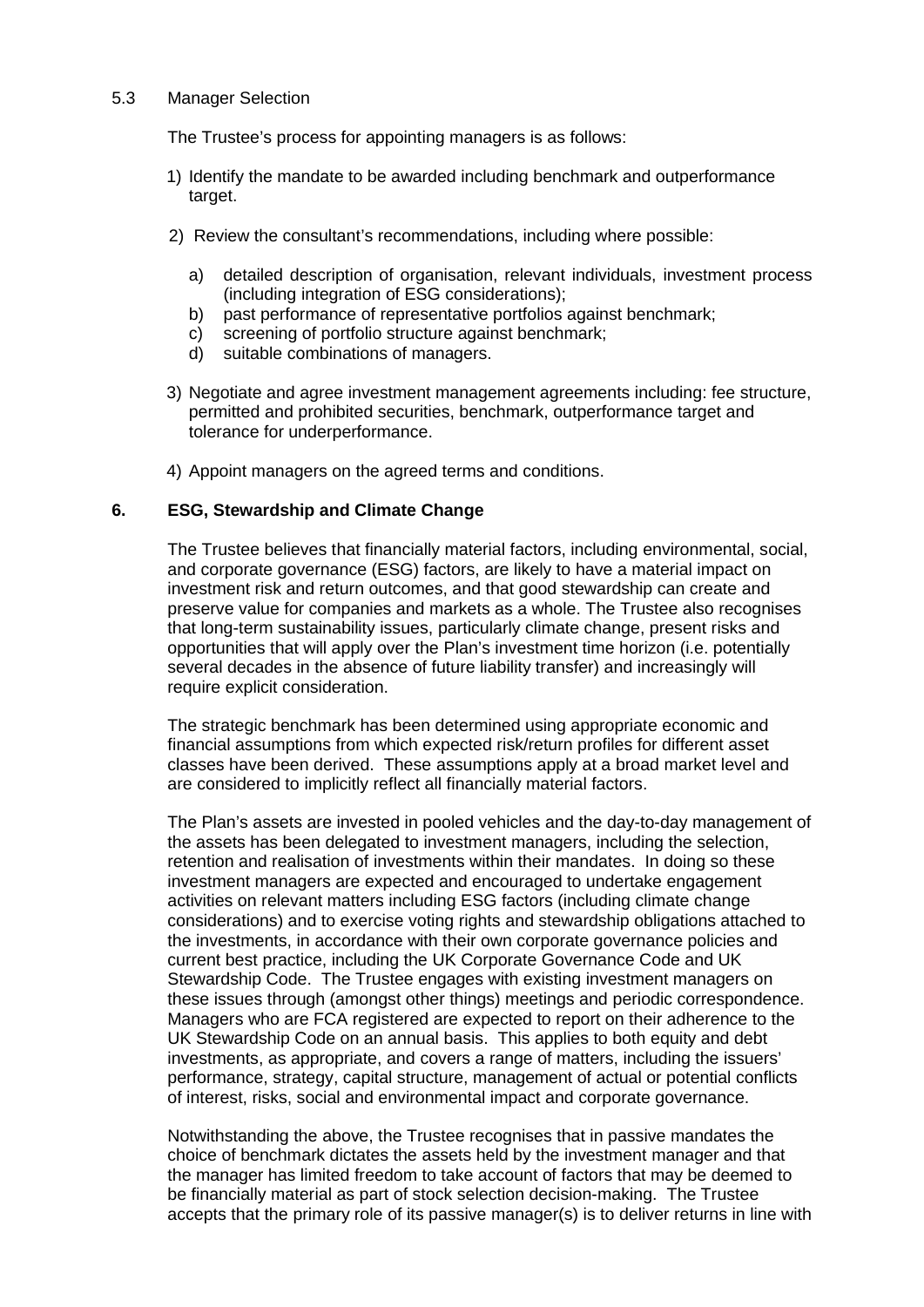the market and believes this approach is in line with the basis on which the current strategy has been set.

The Trustee considers how ESG, climate change and stewardship is integrated within investment processes in appointing new investment managers, monitoring existing investment managers and retaining or withdrawing from investment managers. The relative importance of these factors compared to other factors will depend on the asset class being considered. Monitoring of the existing investment managers is undertaken on a regular basis and this makes use of the investment consultant's ESG ratings. This is documented at least annually and the Trustee is informed of any changes to ESG ratings usually on a quarterly basis. The Trustee will challenge managers who it believes are taking insufficient account of ESG considerations in implementing their mandates. The Trustee will also monitor investment manager engagement activity (such as voting) at least annually.

The Trustee has not set any investment restrictions on the appointed investment manager(s) in relation to particular products or activities, but may consider this in future.

# **7 Non-Financial Matters**

"Non-financial matters" (where "non-financial matters" includes members' ethical views separate from financial considerations such as financially material ESG issues) are not explicitly taken into account in the selection, retention and realisation of investments. In reaching this decision, the Trustee recognises both the challenges of engaging a properly representative sample of members and the potential for a lack of consensus. The Trustee would review this policy in response to significant member demand.

### **8 Investment Manager Arrangements**

The Trustee aims to have in place investment arrangements that are consistent with the Plan's overall long term objectives and investment principles. The Trustee monitors manager performance and performance prospects against targets that are consistent with these objectives and principles accordingly. The ability to replace a failing manager (and hence deprive the manager of fee income) incentivises each manager to achieve these targets. The following paragraphs set out the Trustee's policy in more detail.

### 8.1 Alignment of Investment Manager Objectives and Incentivisation

Investment managers are appointed based on their perceived capabilities and, therefore, their perceived likelihood of achieving the expected return and risk characteristics for the asset class or specific investment strategy they are selected to manage over a suitably long time horizon. This includes, in relation to active management, appropriate levels of outperformance, and in relation to passive management suitable levels of "tracking error" against a relevant benchmark.

The Trustee seeks expert advice in relation to these appointments. This advice may consider factors such as the manager's idea generation, portfolio construction, implementation, business management, timeliness and quality of reporting, as well as the investment manager's approach to ESG and engagement activity, as they apply to the specific investment strategy being considered.

Where relevant, the Trustee specifies the investment objectives and guidelines in an Investment Management Agreement ("IMA") and sets these so that they are in line with the Trustee's specific investment requirements. In relation to pooled investment vehicles, the Trustee accepts that they have no ability to specify the risk profile and return targets of the manager other than through the choice of specific vehicles. They will therefore select vehicles that best align with the Trustee's own policy in terms of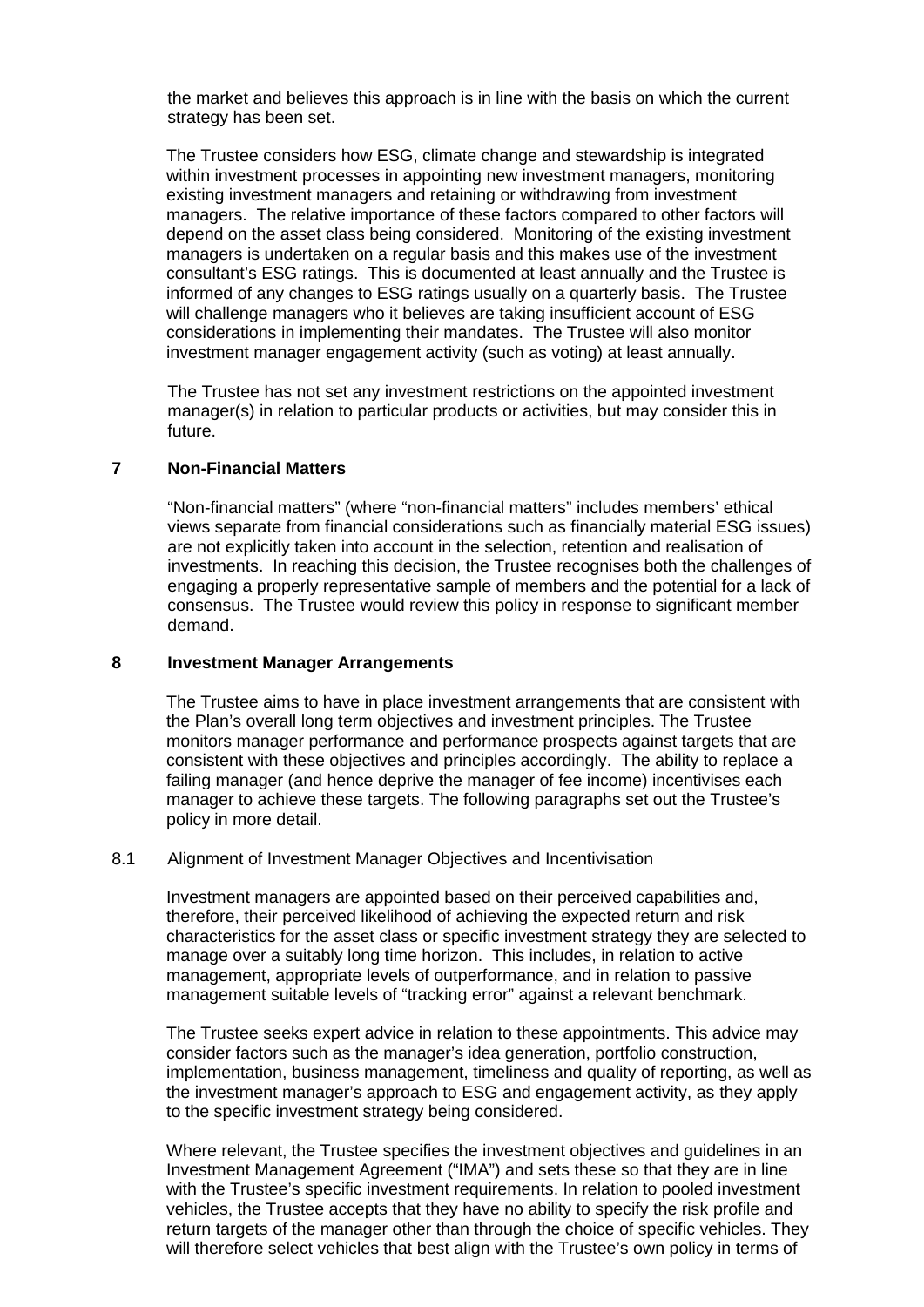investment objectives and guidelines (as set out in relevant governing documents) and, once appointed, will review the appointment should there be any material changes in these terms.

The Trustee makes appointments with the view to them being long term (to the extent this is consistent with the Trustee's overall investment time horizon) and there is typically no set duration for the manager appointments. However, appointments can typically be terminated at relatively short notice. The Trustee notes that in exceptional market conditions, leading to a temporary reduction in liquidity, a reduction in normal dealing frequency may be possible for a proportion of the Plan's investments, particularly for semi-liquid asset classes such as property and multiasset credit.

If an investment manager is identified by the Trustee as not achieving its mandated objectives via its performance assessment process it would be subject to closer scrutiny by the Trustee. A first step would be for the Trustee to understand, with the assistance of the investment advisor, the cause for underperformance / failure to achieve a stated objective. This would be achieved, for example, through a combination of written reporting, presentations from the manager and associated questioning from the Trustee, as well as considering the views of the investment advisor. Further details on the Trustee's performance assessment process are outlined in 8.2 below.

Ultimately, if the Trustee has a reduced level or loss of confidence in the investment manager's ability to achieve its mandated investment objective(s) on a forwardlooking basis the Trustee will consider terminating the investment manager's appointment.

Investment managers are therefore incentivised both to achieve the mandated objectives, consistent with the Trustee's policies and objectives, and to ensure that they remain capable of doing so on a rolling basis. This encourages investment managers to take a suitably long term view when assessing the performance prospects of, and engaging with, the equity and debt issuers in which they invest or seek to invest.

#### 8.2 Performance Assessment and Fees

The Trustee receives reporting on asset class and investment manager performance on a regular basis, via a combination of formal independent reports and periodic presentations from the investment managers.

It is the Trustee's policy that the Managers should report in writing each quarter. It is the Trustee's policy to meet the Managers from time to time and as required.

It is the Trustee's policy to receive independent written reports from Mercer detailing performance, asset allocation, manager research ratings (including ESG ratings as outlined in Section 6) and other findings and views of Mercer's manager researchers, based on its regular meetings with the Managers.

Plan performance is measured against the strategic benchmark which is comprised of the asset class benchmarks weighted by the strategic allocations. Investment manager/mandate returns (and their associated volatility) are measured on both an absolute basis and relative to one or more suitable benchmarks and targets as set out in schedule B of the IPID.

As well as assessing investment returns the Trustee will consider a range of other factors, with the assistance of the investment advisor, when assessing investment managers, which may include:

**Personnel and business change**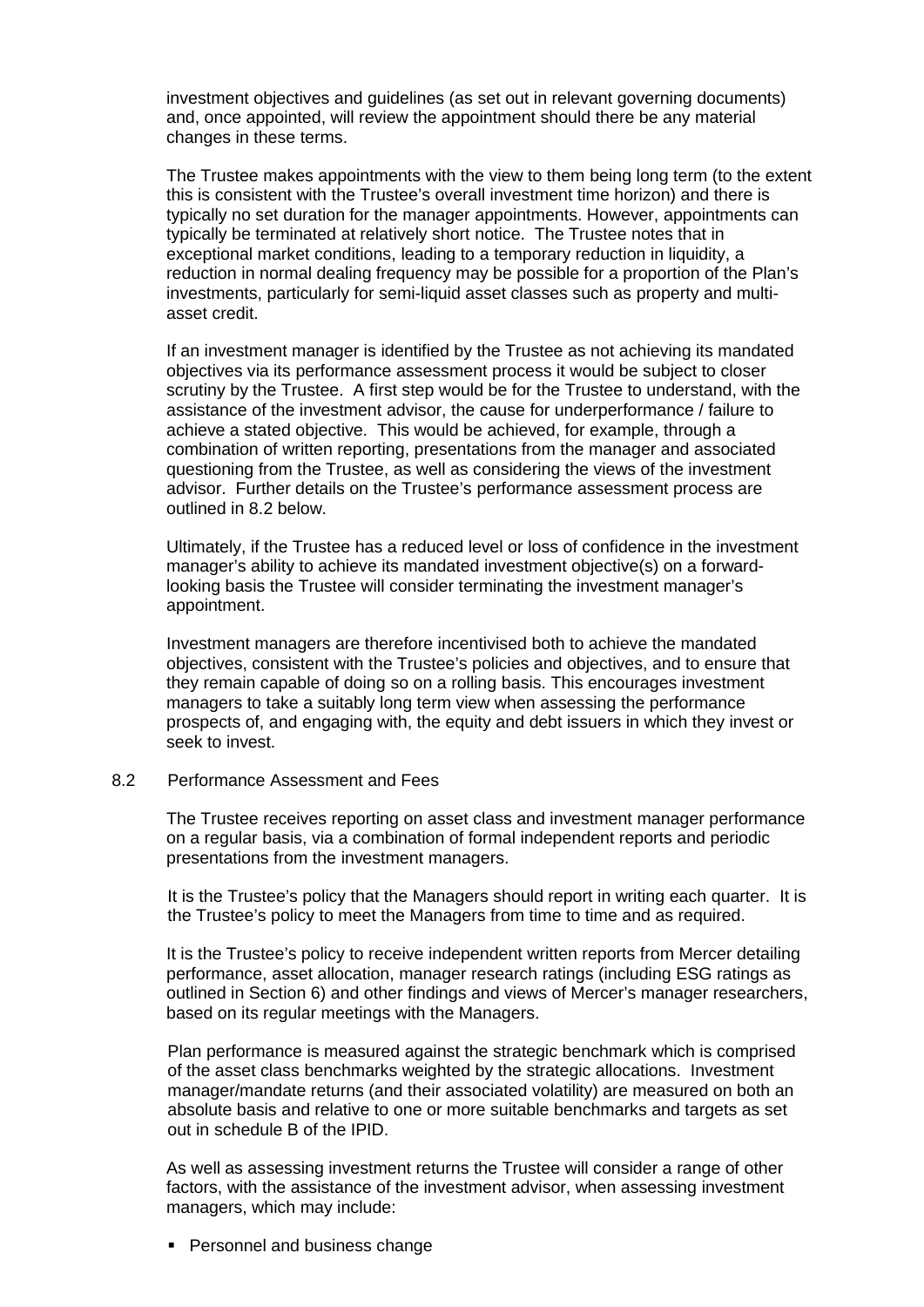- Portfolio characteristics (including risk and compatibility with objectives) and turnover
- Voting and engagement activity
- **Service standards**
- Operational controls
- The advisor's assessment of ongoing prospects based on their research ratings

The investment managers are remunerated by way of a fee calculated as a percentage of assets under management. In each case, the principal incentive is for the investment manager to retain their appointment (in full), by achieving their objectives, in order to continue to receive their fee in full. On some mandates, performance related fees may also be in operation. Performance related fees incentivise the manager to outperform their target as they take a share of the outperformance. The Trustee will consider introduction of performance related fees on a case by case basis where not in operation and would also consider requesting fee reductions. Investment managers are not remunerated based on portfolio turnover.

# 8.3 Portfolio Turnover Costs

Turnover costs arise from a) "ongoing" transactions within an investment manager's portfolio and b) "cashflow" costs incurred when investing in or realising assets from a mandate. As such, The Trustee recognises that portfolio turnover and associated transaction costs are a necessary part of investment management.

The Trustee has not historically monitored investment managers' ongoing transaction costs explicitly but measures these implicitly through ongoing performance assessments which are net of these costs. The Trustee will now seek explicit reporting on ongoing costs for all appointed managers. However, the Trustee has not set an explicit portfolio turnover target as it believes that the investment managers are best placed to determine what level of portfolio turnover is appropriate in the funds that they manage. Appropriate levels of turnover will vary by mandate. The Trustee will investigate if turnover levels appear unduly high.

The Trustee does not monitor regular cashflow costs (but seeks to minimise them through ongoing cashflow policy). The Trustee monitors the costs of implementing strategic change via the investment consultant.

# **9. Additional Voluntary Contributions**

Members of the Plan, who wish to do so, pay additional voluntary contributions ("AVCs") to the Plan. The Trustee arranges for those contributions to be paid on to the AVC provider(s).

Details of the Plan's AVC provider(s) and associated investments are set out in a separate Statement of Investment Principles.

# **10. Investment Advisor Fee Structure**

The fees for Mercer are either based on fixed quotes for core services and particular projects or on time cost. To ensure that the advisors continue to provide appropriate advice, the Trustee will formally assess their investment advisors from time to time.

# **11**. **Compliance and Review of Statement**

The Trustee will monitor compliance with this statement annually, and in any event will review the Statement at least every three years and without delay after any significant changes in investment policy.